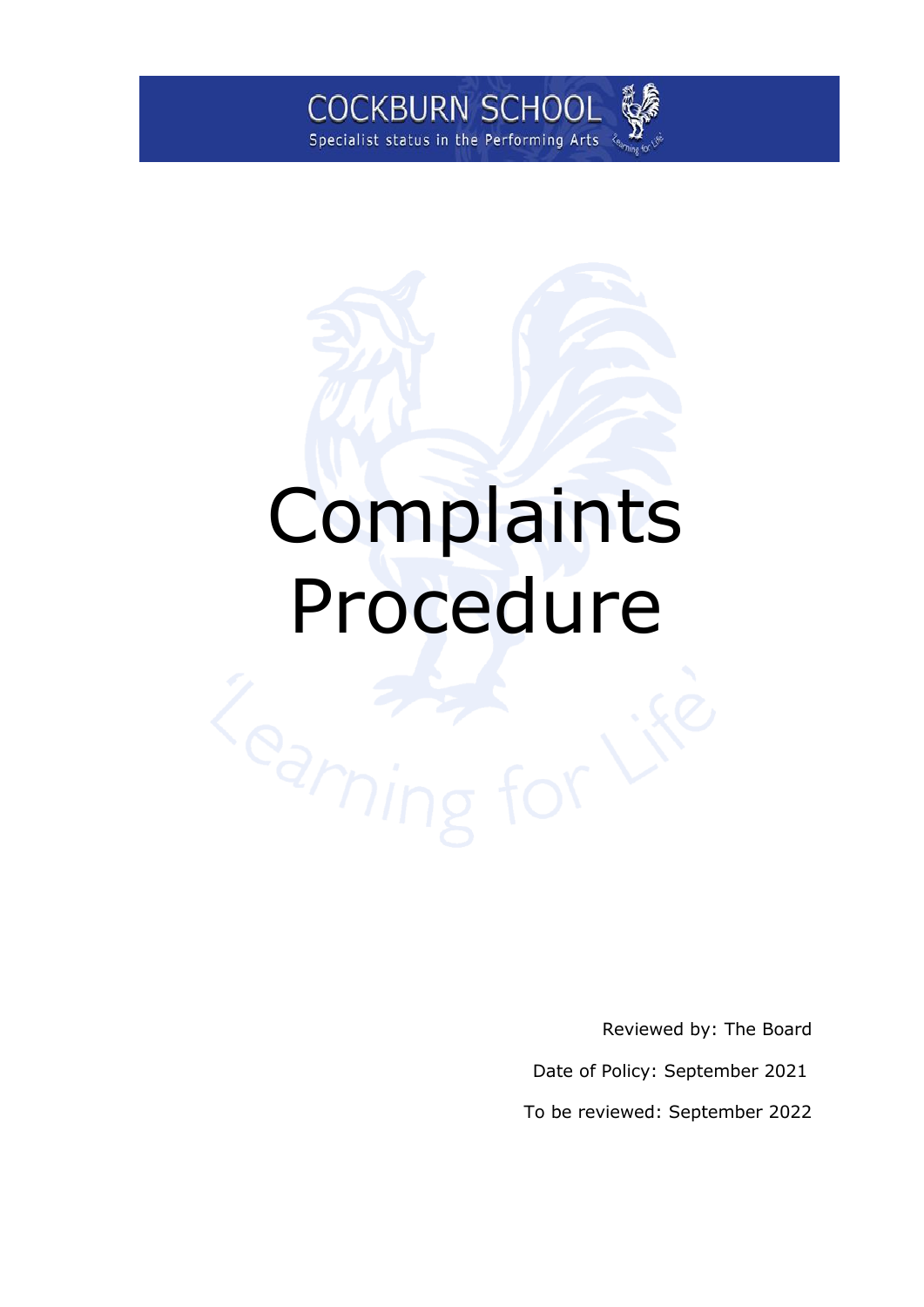#### **Who can make a complaint?**

This complaints procedure is not limited to parents/carers of children that are registered at the school. Any person, including members of the public, may make a complaint to Cockburn School about any provision of facilities or services that we provide. Unless complaints are dealt with under separate statutory procedures (such as appeals relating to exclusions or admissions), we will use this complaints procedure.

#### **The difference between a concern and a complaint**

A concern may be defined as '*an expression of worry or doubt over an issue considered to be important for which reassurances are sought'*.

A complaint may be defined as '*an expression of dissatisfaction however made, about actions taken or a lack of action*'.

It is in everyone's interest that concerns and complaints are resolved at the earliest possible stage. Many issues can be resolved informally, without the need to use the formal stages of the complaint's procedure. Cockburn School takes concerns seriously and will make every effort to resolve the matter as quickly as possible.

We understand however, that there are occasions when people would like to raise their concerns formally. In this case, Cockburn School will attempt to resolve the issue internally, through the stages outlined within this complaint's procedure.

#### **How to raise a concern or make a complaint**

A concern or complaint can be made in person, in writing or by telephone. They may also be made by a third party acting on behalf on a complainant, as long as they have appropriate consent to do so.

Complaints against school staff (except the Head of School) should be made in the first instance, to Mr R Dixon via the school office*.* Please mark them as Private and Confidential.

Complaints that involve or are about the Head of School should be addressed to Mr P Nuttall (the Chair of Governors), via the school office. Please mark them as Private and Confidential.

Complaints about the Chair of Governors, any individual governor or the whole governing body should be addressed to Mrs Burns, COO for the Trust via the school office. Please mark them as Private and Confidential.

Complaints about the Chief Executive Officer (CEO) or a trustee of the Trust, should be addressed to Peter Nuttall, Chair of Trustees, via Cockburn School, Gipsy Lane, Leeds, LS11 5TT. Please mark them as Private and Confidential.

For ease of use, a template complaint form is included at the end of this procedure. If you require help in completing the form, please contact the school office. You can also ask a third-party organisation for example like the Citizens Advice to help you.

In accordance with equality law, we will consider making reasonable adjustments if required, to enable complainants to access and complete this complaints procedure. For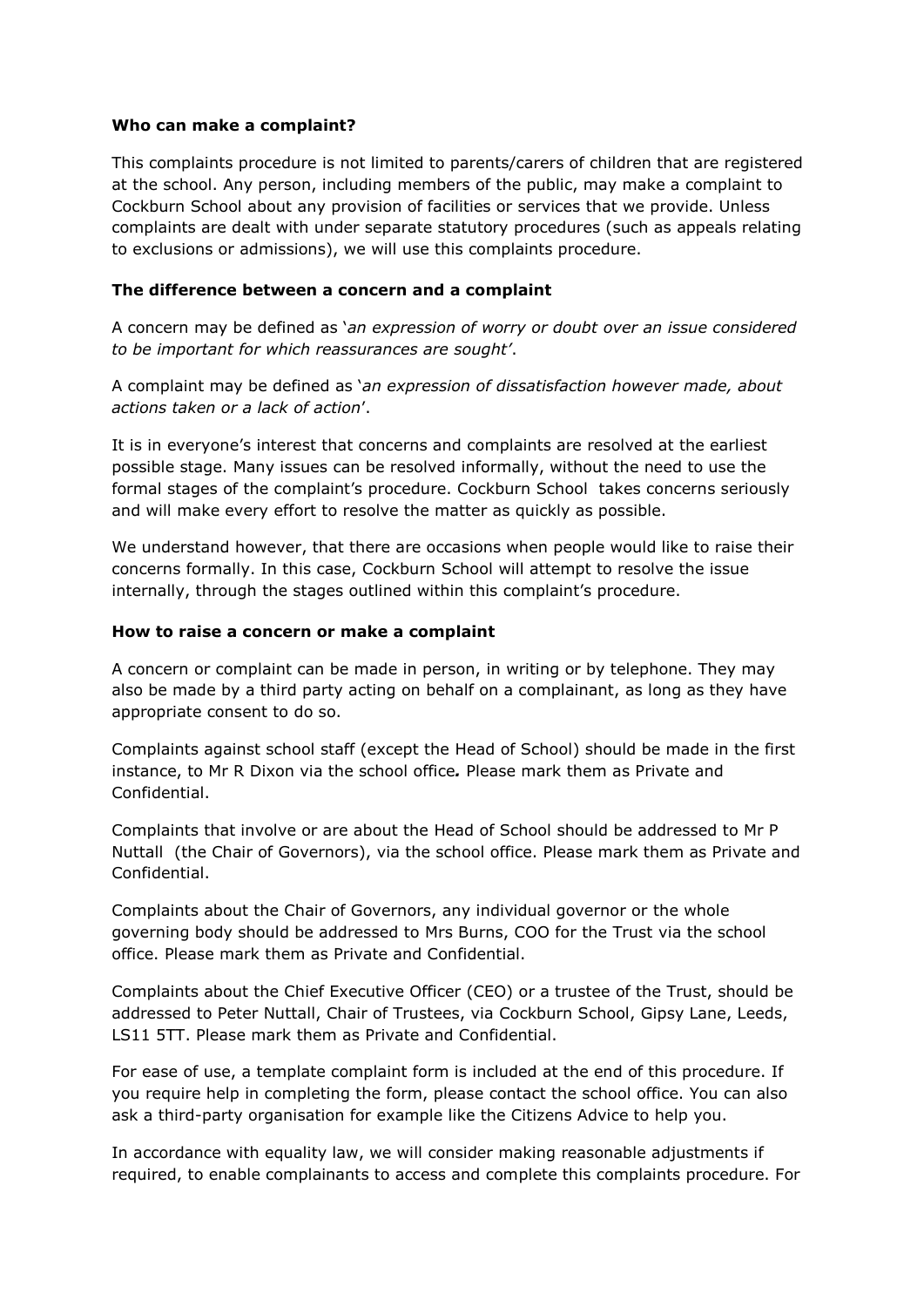instance, providing information in alternative formats, assisting complainants in raising a formal complaint or holding meetings in accessible locations.

### **Anonymous complaints**

We will not normally investigate anonymous complaints. However, the Head of School or Chair of Governors, if appropriate, will determine whether the complaint warrants an investigation.

# **Complaints received outside of term time**

We will consider complaints made outside of term time to have been received on the first school day after the holiday period.

# **Scope of this complaints procedure**

This procedure covers all complaints about any provision of community facilities or services by Cockburn School other than complaints that are dealt with under other statutory procedures, including those listed below.

|           | <b>Exceptions</b>                     | Who to contact                                                                                                                                                                                               |
|-----------|---------------------------------------|--------------------------------------------------------------------------------------------------------------------------------------------------------------------------------------------------------------|
|           | Admissions to schools                 | Concerns about admissions should be handled through                                                                                                                                                          |
|           |                                       | a separate process - either through the appeals                                                                                                                                                              |
|           |                                       | process or via the local authority.                                                                                                                                                                          |
| $\bullet$ | Matters likely to require a           | Complaints about child protection matters are handled                                                                                                                                                        |
|           | Child Protection Investigation        | under our child protection and safeguarding policy and<br>in accordance with relevant statutory guidance.                                                                                                    |
|           |                                       | If you have serious concerns, you may wish to contact<br>the local authority designated officer (LADO) who has<br>local responsibility for safeguarding.                                                     |
|           | Exclusion of children from<br>school* | Further information about raising concerns about<br>exclusion can be found at: www.gov.uk/school-<br>discipline-exclusions/exclusions.                                                                       |
|           |                                       | *complaints about the application of the behaviour<br>policy can be made through the school's complaints<br>procedure.                                                                                       |
|           | Whistleblowing                        | We have an internal whistleblowing procedure for all<br>our employees, including temporary staff and<br>contractors.                                                                                         |
|           | Staff grievances                      | Complaints from staff will be dealt with under the<br>school's internal grievance procedures.                                                                                                                |
|           | Staff conduct                         | Complaints about staff will be dealt with under the<br>school's internal disciplinary procedures, if<br>appropriate.                                                                                         |
|           |                                       | Complainants will not be informed of any disciplinary<br>action taken against a staff member as a result of a<br>complaint. However, the complainant will be notified<br>that the matter is being addressed. |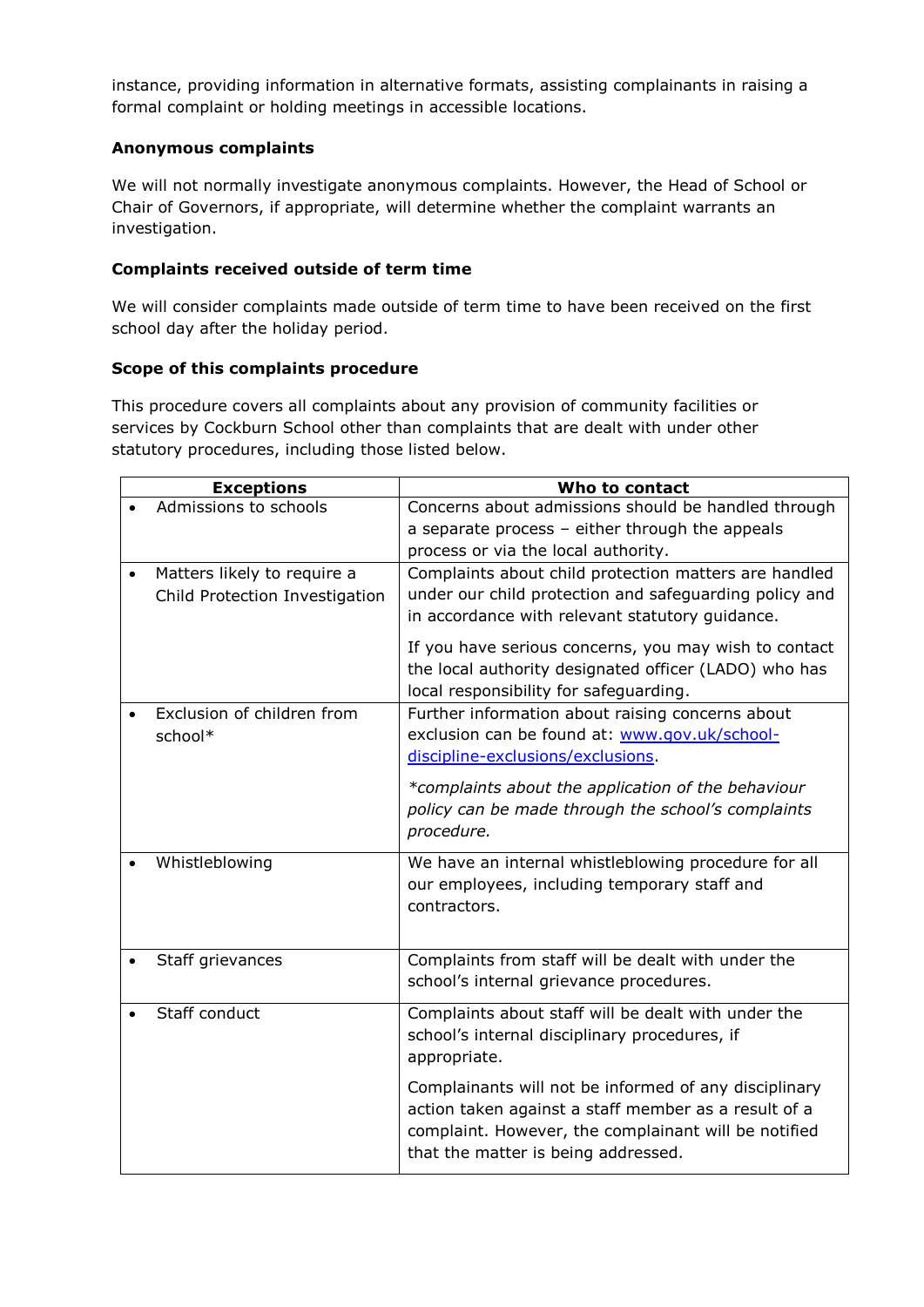If other bodies are investigating aspects of the complaint, for example the police, local authority (LA) safeguarding teams or Tribunals, this may impact on our ability to adhere to the timescales within this procedure or result in the procedure being suspended until those public bodies have completed their investigations. If this happens, we will inform you of a proposed new timescale.

If a complainant commences legal action against Cockburn School in relation to their complaint, we will consider whether to suspend the complaints procedure until those legal proceedings have concluded.

#### **Withdrawal of a complaint**

If a complainant wants to withdraw their complaint, we will ask them to confirm this in writing.

Cockburn School procedures for dealing with complaints. The majority of concerns from parents/carers and others are handled under the following general procedures. The procedure is divided into three stages;

- **Stage 1** aims to resolve the concern through informal contact at the appropriate level in the academy.
- **Stage 2** is the first formal stage at which written complaints are considered by the Executive Headteacher, Head of School or the designated governor (if the complaint is regarding the Executive Headteacher or Head of School), who has special responsibility for dealing with complaints.
- **Stage 3** is the next stage once stage one has been worked through. It involves a complaints appeal panel of governors.

How each of these stages operates is explained below:

#### **Informal stage – your initial contact with the school**

1. Many concerns will be dealt with informally when you make them known to us. The first point of contact should be your child's Form Tutor.

2. Once your concern is made known to us, we will see you, or contact you by telephone or in writing, as soon as possible. If it is necessary, all members of staff know how to refer to the appropriate person with responsibility for your particular issues. He or she will make a clear note of the details and will check later to make sure that the matter has been followed up.

3. Any actions or monitoring of the situation that has been agreed, will be communicated clearly and we will confirm this in writing to you.

4. If necessary we will contact appropriate people who may be able to assist us with our enquiries into your concern.

5. We will normally update you on the progress of our enquiries within ten school days. Once we have responded to your concern, you will have the opportunity of asking for the matter to be considered further.

6. If you are still dissatisfied following this informal approach, your concern will become a formal complaint and we will deal with it at the next stage.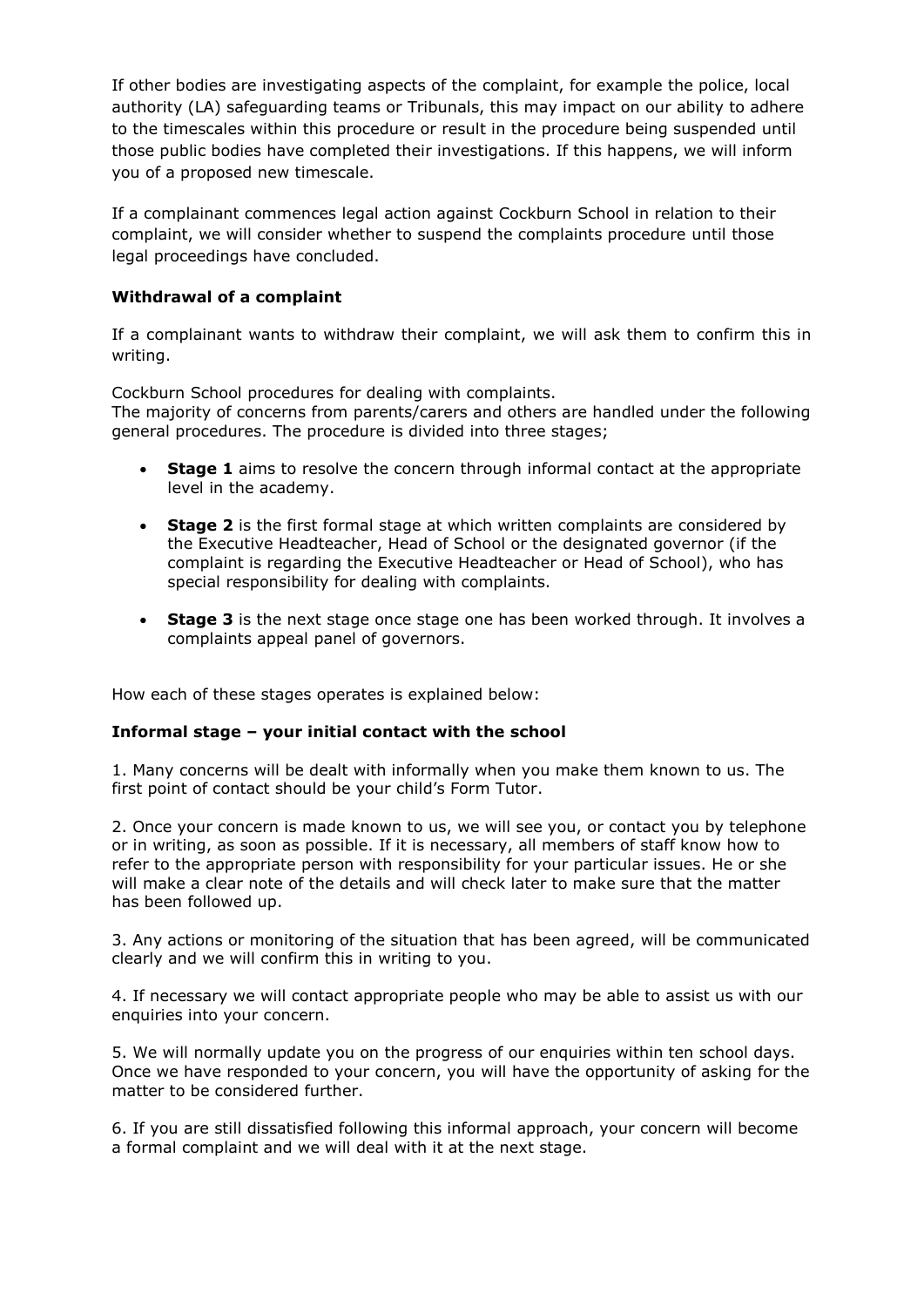#### **Stage one – formal consideration of your complaint**

This stage in our procedure deals with written complaints. It applies where you are not happy with the informal approach to dealing with your concern, as outlined above.

1. Normally, your written complaint should be addressed to the Head of School or Executive Headteacher. If, however, your complaint concerns the Head of School or Executive Headteacher personally, it should be sent to the academy marked "for the attention of the Chair of Governors".

2. We will acknowledge your complaint in writing as soon as possible after receiving it.

3. We will enclose a copy of these procedures with the acknowledgement.

4. Normally we would expect to respond in full within 15 school days but if this is not possible we will write to explain the reason for the delay and let you know when we hope to be able to provide a full response.

5. As part of our consideration of your complaint, we may invite you to a meeting to discuss the complaint and fill in any details required. If you wish, you can ask someone to accompany you to help you explain the reasons for your complaint.

6. The Head of School or Executive Headteacher, or designated governor may also be accompanied by a suitable person if they wish.

7. Following the meeting, the Head of School or Executive Headteacher, investigating officer or designated governor will, where necessary, talk to witnesses and take statements from others involved. If the complaint centres on a student, we will talk to the student concerned and, where appropriate, others present at the time of the incident in question.

8. We will normally talk to students with a parent or carer present, unless this would delay the investigation of a serious or urgent complaint, or where a student has specifically said that he or she would prefer the parent or carer not to be involved. In such circumstances, we will ensure that another member of staff, with whom the student feels comfortable, is present.

9. If the complaint is against a member of staff, it will be dealt with under the academy's internal confidential procedures, as required by law.

10. The designated governor will keep written/typed, signed and dated records of all meetings and telephone conversations, and other related documentation.

11. Once we have established all the relevant facts, we will send you a written response to your complaint. This will give an explanation of the Head of School's or Executive Headteacher's or designated governor's decision and the reasons for it. If follow-up action is needed, we will indicate what we are proposing to do. We may invite you to a meeting to discuss the outcome as part of our commitment to building and maintaining good relations with you.

12. The person investigating your complaint may decide that we have done all we can to resolve the complaint, in which case we may use our discretion to close the complaint at this point. Please see the next page for further information about this process.

13. If you are unhappy with the way in which we reached our conclusions, you may wish to proceed to stage two, as described below.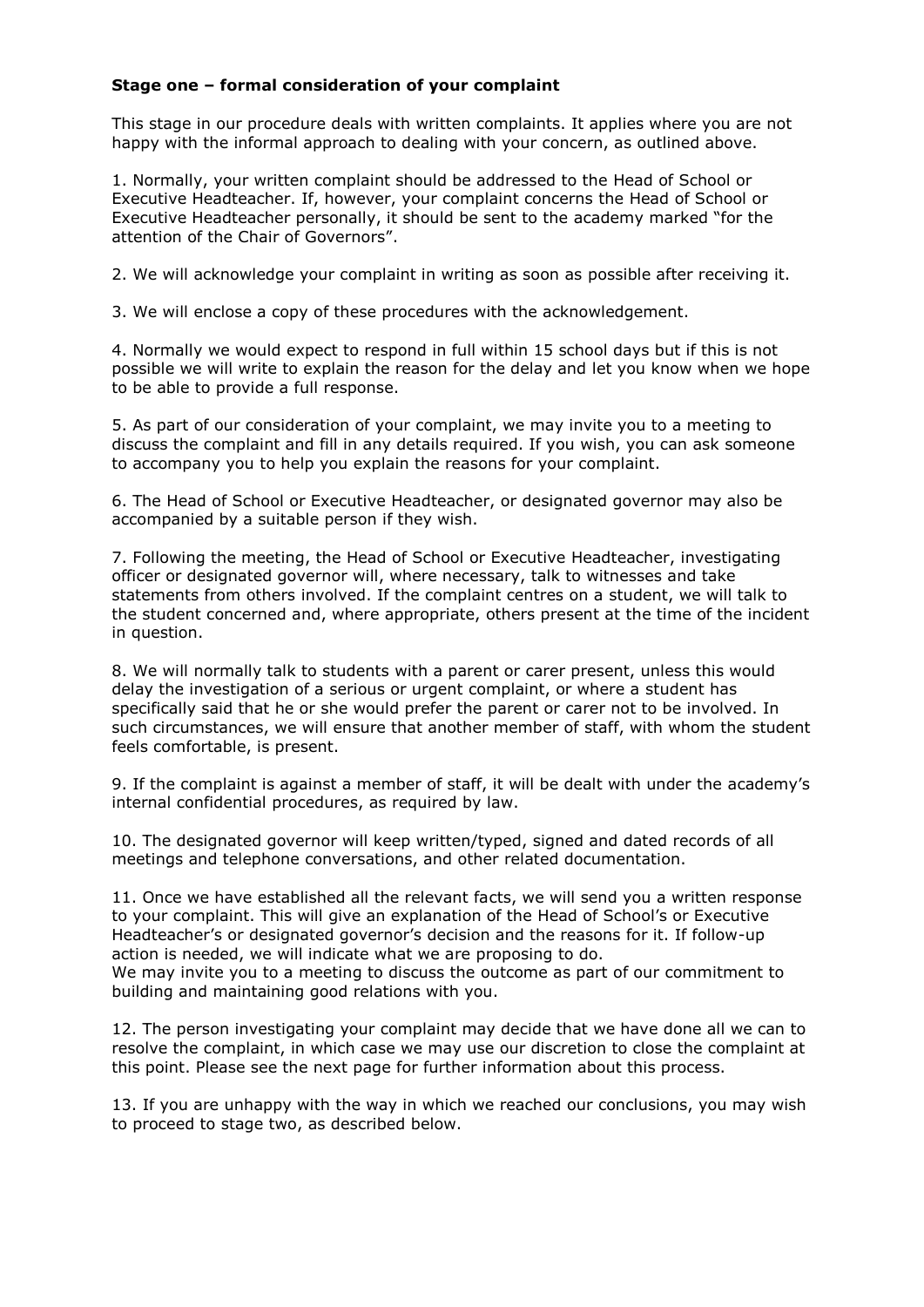#### **Stage two - consideration by a governor's appeal panel**

- If the complaint has already been through stage one and you are not happy with the outcome as a result of the way in which the complaint has been handled, you can take it further to a governor's appeal panel. This is a formal process, and the ultimate recourse at academy level.
- The purpose of this arrangement is to give you the chance to present your arguments in front of a panel of governors who have no prior knowledge of the details of the case and who can, therefore, consider it without prejudice.
- However, the aim of a panel is not to rehear the complaint. It is there to review how the complaint has been investigated and to determine whether this has been conducted fairly. It is there to establish facts and make recommendations which will reassure you that we have taken the complaint seriously.

The governors appeal panel operates according to the following formal procedures:

1. The governing body will convene a panel of three governors and will aim to arrange for the panel meeting to take place within 20 school days.

2. You will be asked whether you wish to provide any further written documentation in support of your appeal.

3. The Head of School or Executive Headteacher or complaint investigator will be asked to prepare a written report for the panel. The panel can request additional information from other sources if necessary.

4. You will be informed, at least five school days in advance, of the date, time and place of the meeting.

5. With the letter, you will receive any relevant correspondence or reports regarding stage one and you will be asked whether you wish to submit further written evidence to the panel.

6. The letter will explain what will happen at the panel meeting and that you are entitled to be accompanied to the meeting. The choice of person to accompany you is your own, but it is usually best to involve someone in whom you have confidence but who is not directly connected with the academy. They are there to give you support but also to witness the proceedings and to speak on your behalf if you wish.

7. If it is necessary in the interests of the ratifying the investigative process, the complaint investigator may, with the agreement of the chair of the panel, invite relevant witnesses directly involved in matters raised by you to attend the meeting.

8. The chair of the panel will bear in mind that the formal nature of the meeting can be intimidating for you and will do his or her best to put you at your ease.

9. As a general rule, no evidence or witnesses previously undisclosed should be introduced into the meeting by any of the participants. If either party wishes to do so, the meeting will be adjourned so that the other party has a fair opportunity to consider and respond to the new evidence.

10. The chair of the panel will ensure that the meeting is properly minuted. Please understand that any decision to share the minutes with you, the complainant, is a matter for the panel's discretion and you do not have an automatic right to see or receive a copy as the minutes are the property of the governing body. Since such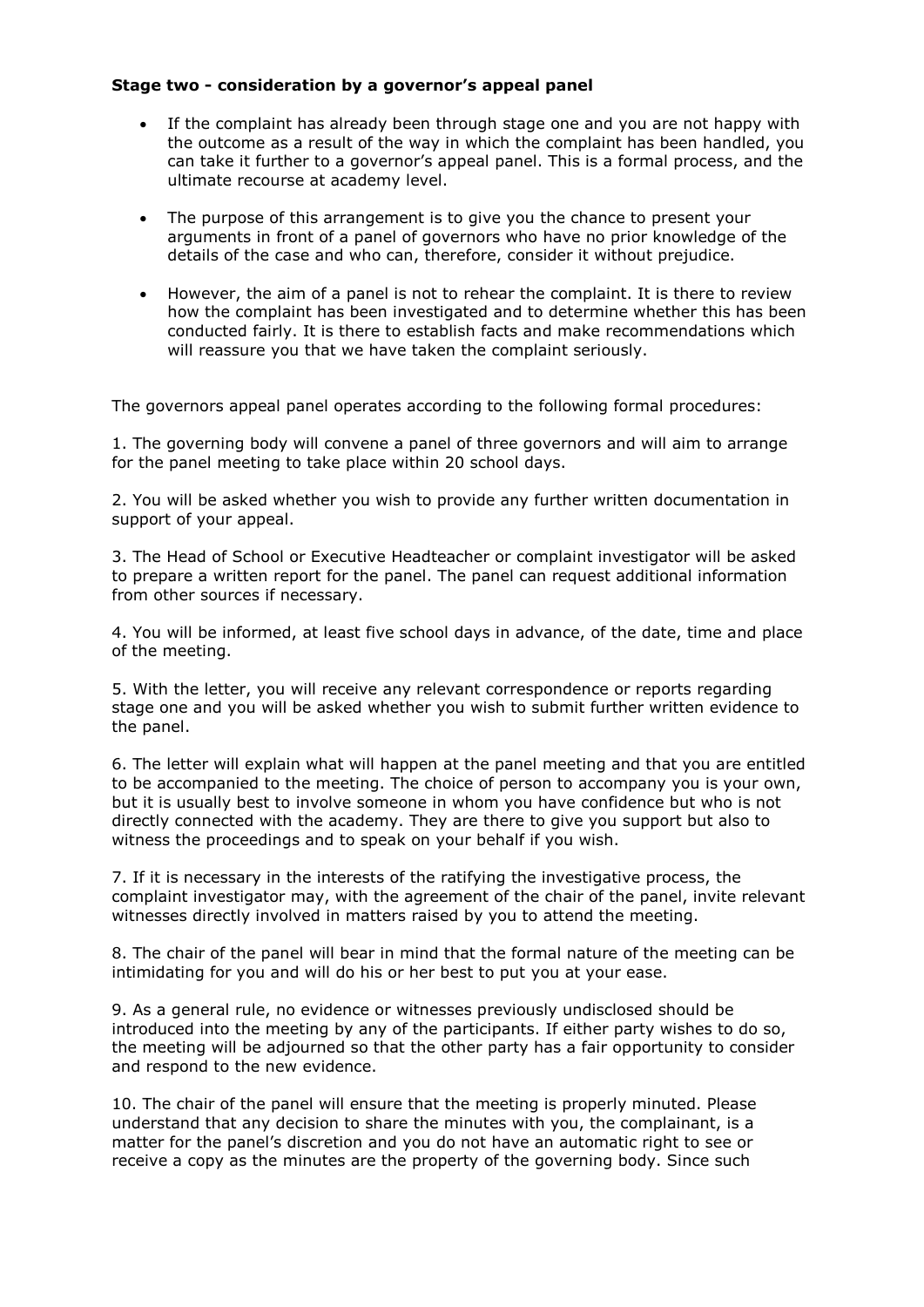minutes usually name individuals, they are understandably of a sensitive and, therefore, confidential nature.

11. Normally, the written outcome of the panel meeting, which will be sent to you, should give you all the information you require. If, however, you feel that you would like to have a copy of the minutes it would be helpful if you could indicate this in advance. If the panel is happy for the minutes to be copied to you, the clerk can then be asked maintain confidentiality in the minutes.

12. During the meeting, you can expect there to be opportunities for:

- the panel to hear you explain your case and your argument for why it should be heard at stage two;
- the panel to hear the complaint investigator's case in response;
- you to raise questions via the chair;
- you to be questioned by the complaint investigator through the chair;
- the panel members to be able to question you and the complaint investigator; and
- you and the Head of School or Executive Headteacher to make a final statement.

13. In closing the meeting, the chair will explain that the panel will now consider its decision and that written notice of the decision will be sent to you and the Head of School or Executive Headteacher within three school days. All participants other than the panel and the clerk will then leave.

14. The panel will then consider the complaint and all the evidence presented in order to:

- reach a unanimous, or at least a majority, decision on the case;
- decide on the appropriate action to be taken, if necessary; and
- recommend, where appropriate, to the governing body changes to the academy's systems or procedures to ensure that similar problems do not happen again.

15. The clerk will send you and the Head of School or Executive Headteacher a letter outlining the decision of the panel. The letter will also explain that you are entitled to have the handling of the complaint reviewed by the Secretary of State for Education.

16. We will keep a copy of all correspondence and notes on file in the academy's records but separate from students' personal records.

The committee will consider the complaint and all the evidence presented. The committee can:

- uphold the complaint in whole or in part
- dismiss the complaint in whole or in part.

If the complaint is upheld in whole or in part, the committee will:

- decide on the appropriate action to be taken to resolve the complaint
- where appropriate, recommend changes to the school's systems or procedures to prevent similar issues in the future.

#### **Closure of complaints**

• Very occasionally, an academy and/or the LA will feel that it needs, regretfully, to close a complaint where the complainant is still dissatisfied.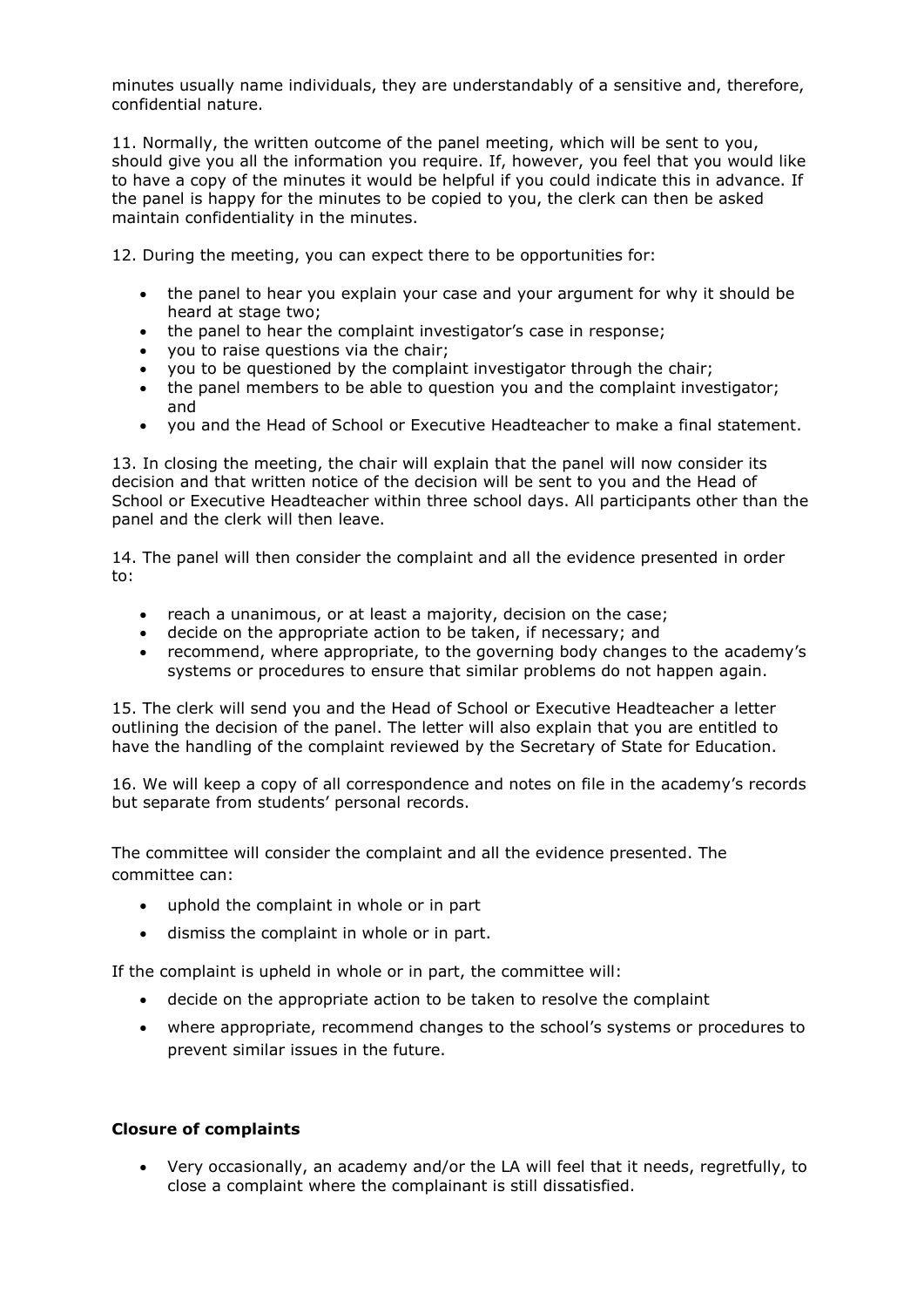- We, and the local authority where appropriate, will do all we can to help to resolve a complaint against the academy but sometimes it is simply not possible to meet all of the complainant's wishes.
- Sometimes it is simply a case of "agreeing to disagree".
- If a complainant persists in making representations to the academy to the Head of School or Executive Headteacher, designated governor, chair of governors or anyone else – or to the local authority, this can be extremely time-consuming and can detract from our responsibility to look after the interests of all the children in our care.
- For this reason, we are entitled to close correspondence (including personal approaches, as well as letters and telephone calls) on a complaint where we feel that we have taken all reasonable action to resolve the complaint and that the complaint has exhausted our official process. The local authority will support us in this position, and especially where the complainant's action is causing distress to staff and/or students.
- In exceptional circumstances, closure may occur before a complaint has reached stage two of the procedures described in this document. This is because a complaints panel takes considerable time and effort to set up and we must be sure that it is likely to assist the process of investigating the complaint.

The designated governor may decide, therefore, that every reasonable action has been undertaken to resolve the complaint and that a complaints review panel would not help to move things forward.

Where you have been through the academy's internal complaints procedures (with or without recourse to a complaints review panel) and are still unhappy with the outcome or decision from the governing body, you can write to the Secretary of State for Education at the address below:

Secretary of State Department for Education (DfE) Castle View House East Lane Cheshire WA7 2GJ

Please enclose with your letter to the DfE a copy of the complaint outcome. This will save time in that the DfE will not need to ask for our view of what has happened.

We would advise parents/carers that, unless the academy is shown to have behaved unreasonably or not to have followed their own procedures, there is likely to be little further action that can be taken, as governing bodies are empowered to deal with many issues without reference to either the local authority or the secretary of state.

If your concern is about an aspect of special educational needs provision, which might include information about relevant voluntary organisations and support groups in Leeds, you might like to talk to our parent partnership service on their helpline: 0113 395 1200.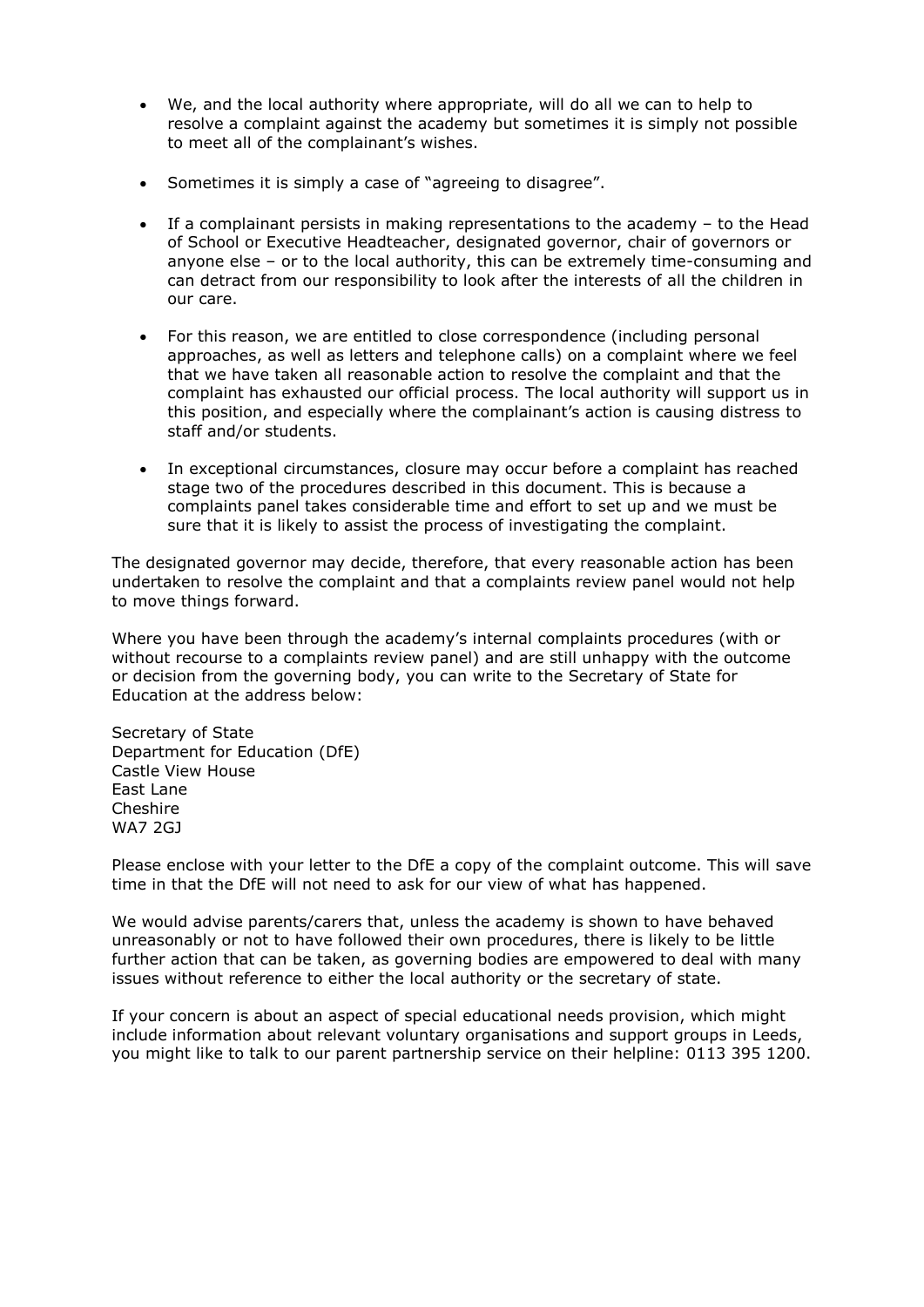# **Your name:**

**Pupil's name (if relevant):**

# **Your relationship to the pupil (if relevant):**

**Address:** 

**Postcode: Day time telephone number: Evening telephone number: Email address:**

**Please give details of your complaint, including whether you have spoken to anybody at the school about it.**